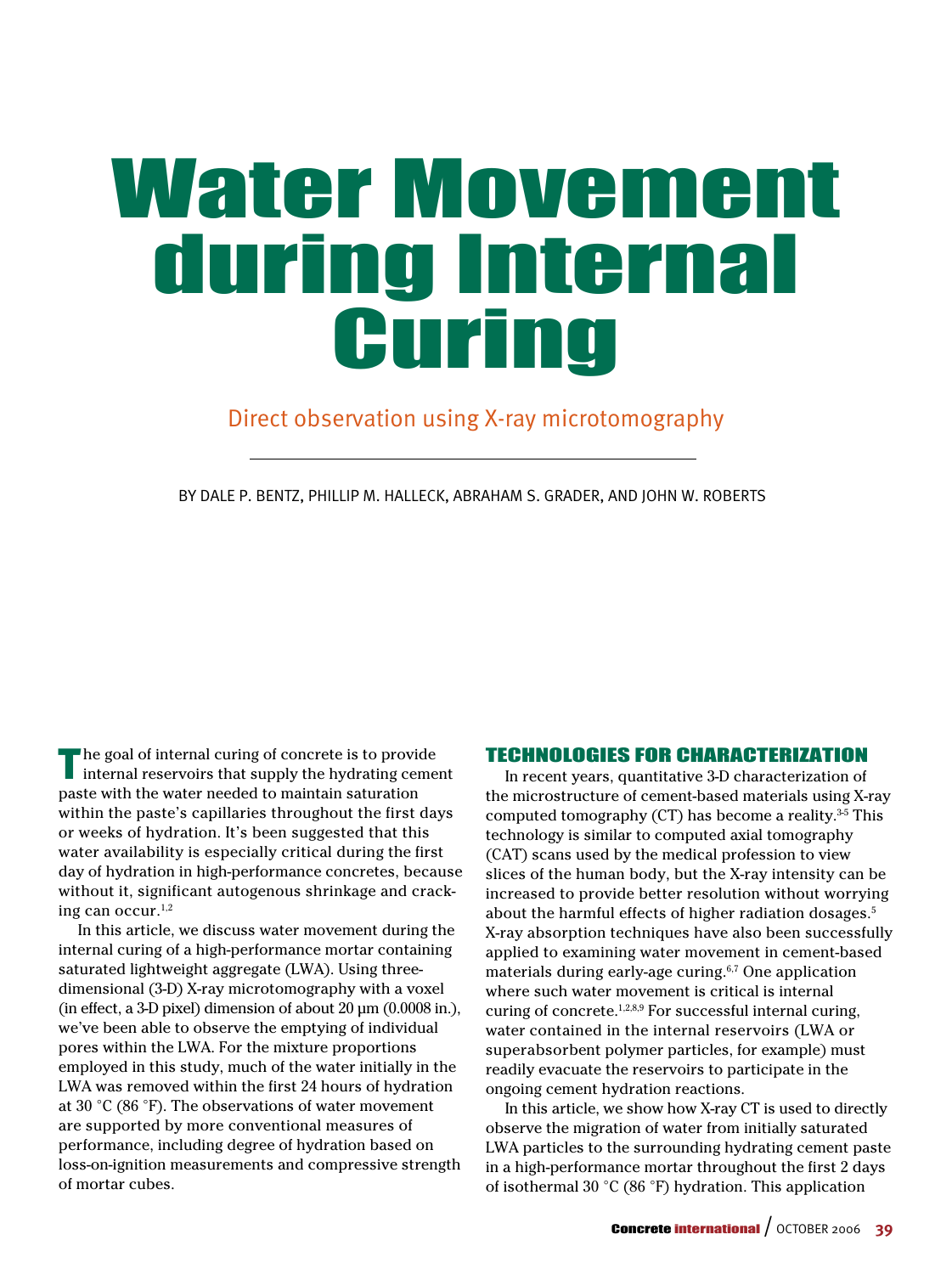**Table 1: Mixture proportions for the control and IC high-performance mortars**

| <b>Material</b>                         | Control mortar,<br>g(h) | IC mortar,<br>g(h) |
|-----------------------------------------|-------------------------|--------------------|
| Cement                                  | 984.6 (2.17)            | 953.3(2.10)        |
| Water                                   | 344.6 (0.76)            | 333.7 (0.736)      |
| Sand (total)                            | 1870.7 (4.12)           | 1529.4 (3.37)      |
| F95 fine sand                           | 467.7(1.03)             | 452.8 (0.998)      |
| Graded sand (ASTM C 778 <sup>11</sup> ) | 355.4 (0.784)           | 344.1 (0.759)      |
| 20-30 sand (ASTM C 77811)               | 355.4 (0.784)           | 287.8 (0.634)      |
| S16 coarse sand                         | 692.2(1.53)             | 444.7 (0.980)      |
| LWA (SSD)                               |                         | 185.5 (0.409)      |
| <b>Water in LWA</b>                     |                         | 37.1 (0.082)       |

#### **Table 2: Selected size distribution of LWA used in the experimental program**

| <b>Sieve size</b>     | <b>Fraction retained</b> |
|-----------------------|--------------------------|
| $2.36$ mm (No. 8)     | 0.000                    |
| $2.00$ mm (No. 10)    | 0.216                    |
| $1.7$ mm (No. 12)     | 0.166                    |
| $1.18$ mm (No. $16$ ) | 0.271                    |
| 850 µm (No. 20)       | 0.201                    |
| 600 $\mu$ m (No. 30)  | 0.146                    |
| $425 \mu m$ (No. 40)  | 0,000                    |



**Fig. 1: Measured particle size distribution for the Type I/II portland cement used in the experiments (1 μm = 3.94 x 10–5 in.)**

illustrates the power and potential of this experimental technique for examining dynamic processes occurring within the concrete microstructure. To supplement the X-ray CT observations, the performance of the mortar with internal curing was contrasted to that of a control mortar with respect to achieved degree of hydration and compressive strength development at ages up to 8 days.

#### Mixture Proportions

Mortars with a water-cement ratio  $(w/c)$  of 0.35 were prepared using an ASTM C 15010 Type I/II portland cement obtained from a local manufacturer. The cement had a measured specific gravity of  $3.22 \pm 0.01$  and a potential Bogue composition of 66% tricalcium silicate, 12% dicalcium silicate, 6.5% tricalcium aluminate, and 11% tetracalcium aluminoferrite by mass. The particle size distribution of the cement, as measured by laser diffraction, is provided in Fig. 1. Both the control and the internally cured (IC) mortar contained a blend of four normalweight sands with a specific gravity of 2.61. This blend has been

shown to provide improved particle packing for highperformance mixtures. The complete mixture proportions for the two mortars are provided in Table 1.

To allow mixing in a conventional laboratory mixer, the expanded shale LWA was sieved to remove any particles retained on a 2.36 mm (No. 8) sieve. To avoid the presence of very fine LWA particles in the microtomography images, which could complicate their interpretation, LWA particles passing a 600 μm (No. 30) sieve were also removed. The specific gravity of the saturated surfacedry (SSD) sieved LWA was 1.7. The other four sands were also sieved (as necessary) to remove any particles retained on a 2.36 mm (No. 8) sieve or passing a 150 μm (No. 100) sieve. For the IC mortar, portions of the normalweight 20-30 and S16 sands were replaced by equivalent volumes of LWA, consistent with the selected particle size distribution of the sieved LWA provided in Table 2.

The IC mortar was proportioned according to a previously outlined procedure that balances the water demand of the hydrating cement paste with the water supply from the SSD LWA.<sup>9</sup> Thus, the necessary LWA mass was calculated as

$$
M_{LWA} = \frac{C_f \cdot CS \cdot \alpha_{max}}{S \cdot \phi_{LWA}} \tag{1}
$$

where

- $M_{LWA}$  = mass of dry LWA required in mortar mixture, g (lb);
- $C_f$  = cement content for mortar mixture, g (lb);<br> $CS$  = chemical shrinkage of cement, grams of wa
- *CS* = chemical shrinkage of cement, grams of water per gram of cement (lb of water per lb of cement);
- $\alpha_{\scriptscriptstyle max}$  = maximum expected degree of hydration of cement;
- *S* = degree of saturation of aggregate (0 to 1); and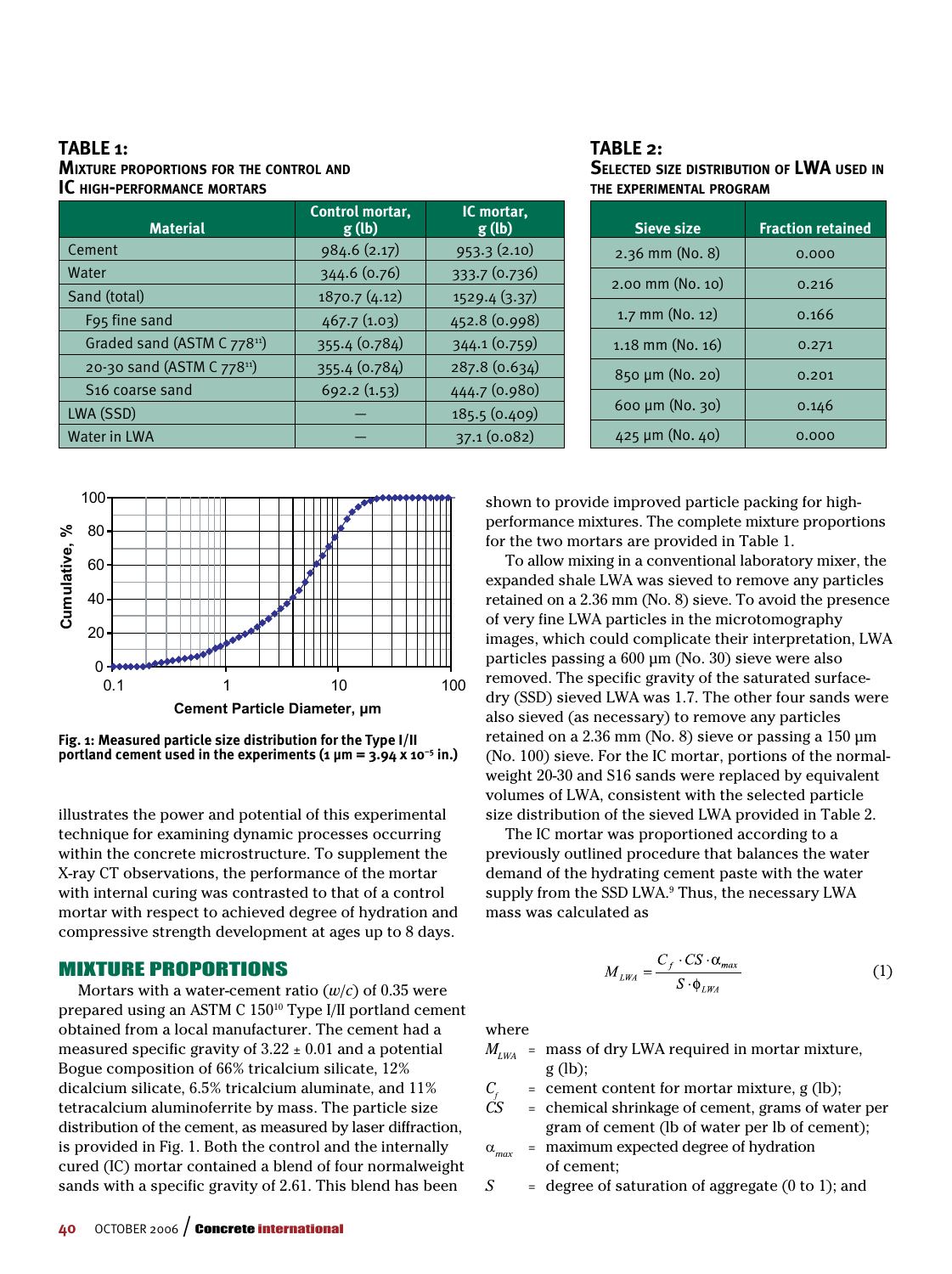$\phi$ <sub>*LWA*</sub> = absorption of LWA, kilograms of water per kilogram of dry LWA (lb of water per lb of dry LWA).

The chemical shrinkage of the cement paste was directly measured using the ASTM C 1608 test method,<sup>12</sup> and a value of 0.06 grams of water per gram of cement (0.06 lb of water per lb of cement) was obtained when extrapolating to complete hydration. Throughout this study, curing at 30 °C (86 °F) was employed to accelerate the cement hydration reactions so the microtomography experiment could be completed in a reasonable 2 to 3 day time period. The absorption and desorption of the LWA were measured using a procedure similar to the ASTM C 1498 test method.13 A total SSD absorption of 25% by mass was measured for the sieved LWA, and 95% of this total absorbed water was removed when exposed to an environment with 93% relative humidity.

To examine whether pores in the LWA that had been emptied of water during hydration might function in a manner similar to air voids, we originally planned to freeze the microtomography specimen following the first few days of hydration to monitor internal water movement during freezing. Thus, the decision was made to only supply enough saturated LWA to maintain the saturation of the capillary pores in the hydrating cement paste during the first 3 days of hydration with a 1.1 safety factor. The measured degree of hydration, based on losson-ignition measurements, $14$  of a cement paste with 0.35 *w*/*c* cured under either saturated or sealed conditions at 30 °C (86 °F) is provided in Fig. 2. As expected, the degree of hydration of the saturated specimen exceeded that of the sealed one after 7 days of curing, due to the chemical shrinkage and self-desiccation accompanying the ongoing hydration in the sealed specimen. The degree of hydration obtained after 3 days was 0.56.

Substituting the values of  $C_f$  = 953.3 g (2.10 lb), *CS* = 0.06 g/g (0.06 lb/lb), a*max* = 0.56, *S* = 0.25, and φ*LWA* = 0.95 kg/kg (0.95 lb/lb) into Eq. (1) and applying the 1.1 safety factor results in a mass of dry LWA of 148.4 g (0.327 lb). Converting to a mass of SSD LWA results in the value of 185.5 g (0.409 lb) shown in Table 1. For the IC mortar, the LWA was presaturated overnight in a sealed plastic jar with the exact amount of water needed for its 25% SSD absorption capacity. The jar was shaken and rotated vigorously by hand on several separate occasions prior to the final preparation of the mortar.

Prior to the microtomography experiments, control and IC high-performance mortars were prepared in the National Institute of Standards and Technology (NIST) laboratory and cured under sealed conditions at 30 °C (86 °F). Their air contents were measured at 3% for the control mortar and 2% for the IC mortar, and 50 mm (2 in.) cubes were prepared for the measurement of compressive strength after 1, 3, and 8 days of sealed curing. After



**Fig. 2: Degree of hydration for cement paste with** *w/c* **= 0.35 hydrated under saturated or sealed curing conditions at 30 °C (86 °F)**



**Fig. 3: Measured compressive strengths and degrees of hydration after 1, 3, and 8 days of sealed curing for the control and IC highperformance mortars. Error bars for compressive strength correspond to measured standard deviation in testing three cubes of each mortar mixture at each age (1 MPa = 145 psi)**

breaking each set of cubes, the broken fragments of one cube from each mixture were retained for determination of the degree of hydration of the cement based on losson-ignition analysis, with an estimated uncertainty of 0.01.<sup>15</sup>

#### Degree of Hydration and Compressive Strength

The measured cube compressive strengths and degree of hydration are provided in Fig. 3. Two points are worth comment. First, the 1-day compressive strengths are already quite high at over 40 MPa (5800 psi). This is likely due to a combination of the optimized sand particle packing, the curing temperature of 30 °C (86 °F), and the somewhat unique particle size distribution of the cement (Fig. 1) that contained basically no particles larger than 30 μm (0.0012 in.) in diameter. Second, IC is seen to clearly enhance hydration at 3 days and beyond and compressive strength after 8 days. The saturated conditions maintained within the hydrating cement paste 3-D microstructure by the water supplied in the IC reservoirs (LWA) lead to both more complete hydration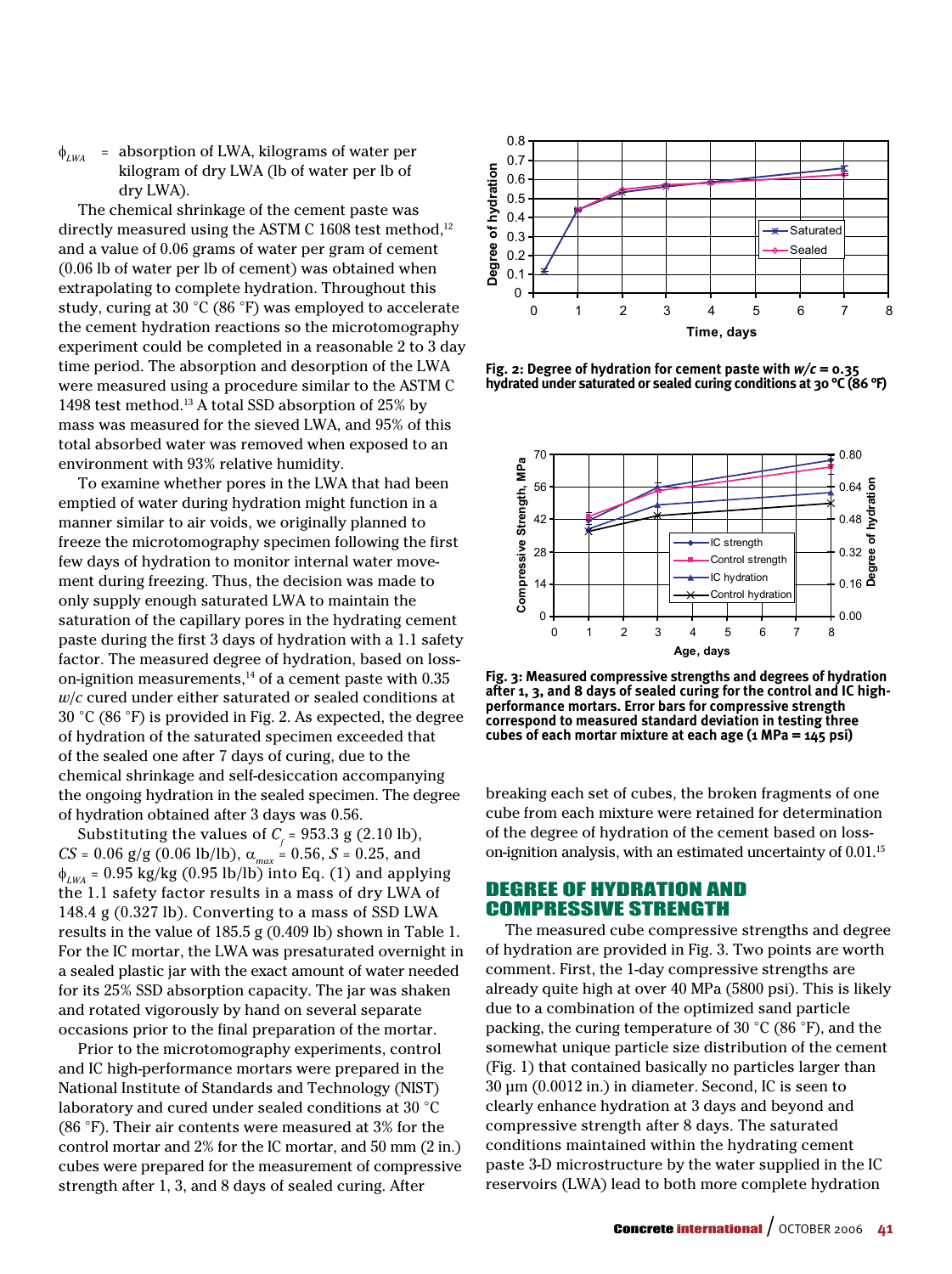

**Fig. 4: Two-dimensional slices (13 x 13 mm [0.51 x 0.51 in.]) from 3-D microtomographic data sets corresponding to: (a) mortar immediately after mixing; (b) mortar after about 1 day of hydration; (c) mortar after about 2 days of hydration; and (d) color-coded original image subtracted from 1-day image. In the color-coded image, aqua indicates regions of drying and red indicates regions of wetting**

and greater compressive strength development, as has been observed in previous studies.<sup>1,8</sup>

#### X-ray Microtomography

The IC mortar for the microtomography experiment was prepared in the microtomography laboratory at Pennsylvania State University using the procedures previously described. The prepared mortar was carefully compacted into a specimen holder consisting of a 13 mm (0.51 in.) inside diameter, 42 mm (1.65 in.) tall plastic tube. This tube was then sealed inside a larger 27 mm (1.06 in.) polypropylene tube in which a cooling fluid was constantly circulated (via a thermal bath) to maintain a constant fluid temperature of 30 °C (86 °F) throughout the hydration portion of the experiment. Following sample preparation, the specimen holder was placed inside the X-ray equipment. It remained basically stationary throughout the 57-hour experiment, except when being slowly rotated to collect the 3-D data sets. In this way, the images obtained after various hydration times could be easily and directly compared.

Volumetric X-ray CT data were collected using the facility's microfocus X-ray source with a voltage setting of 120 kV and a tube current of 200 μA that minimized the focal spot size to about 10 μm (0.0004 in.) and optimized the spatial resolution. For this study, all of the microtomography data sets were acquired with voxel dimensions 18 x 18 x 19 μm (0.00071 x 0.00071 x 0.00075 in.), each of which was larger than the focal spot size. Each data set consisted of a 1024 x 1024 x 246 array of 16-bit X-ray absorption values on an arbitrary scale. Each of the 246 individual 2-D slices was available as a 16-bit TIFF format image for further processing. Eighty minutes were required for the collection of each complete 3-D data set.

Representative 2-D and 3-D views of the IC mortar microstructures as observed using X-ray microtomography are provided in Fig. 4 and 5, respectively. Four separate

microstructural components were clearly observed. From darkest to brightest, they were the air voids, the LWA particles, the normalweight sand grains, and the hydrating cement paste. For some of the LWA particles, individual (dark) empty pores were observed within the particle structure. By carefully comparing the images in Fig. 4(a) and 4(b), it was observed that the circled LWA particles had become darker between the original (after mixing) and the 1-day images. Also, in a few cases, new empty pores emerged within some of the circled LWA particles in the 1-day image. In contrast, little further change was observed between the 1- and 2-day images (Fig. 4(b) and 4(c), respectively), suggesting that most of the empty pores within the originally "saturated" LWA were created during the first day of hydration at 30 °C (86 °F). This was consistent with the time period when most of the measured hydration occurred, as indicated in Fig. 3.

In addition, it's worth noting that some empty pores were observed within the LWA particles even in the data set obtained just after mixing and casting of the specimen. There are two possibilities for these empty pores. The first is that the pores were empty within the SSD LWA particles that were added to the mortar mixture, either because they were inaccessible to an exterior source of water (isolated pores) or because the saturation method was only partially effective at filling all of the interconnected pores with water. The second possibility is that these empty pores were initially filled with water, but emptied during the initial mixing and casting of the specimen. In the future, a more quantitative analysis of the moisture contents of the individual LWA particles during the course of the hydration will be conducted to compare against the nominal 25% water absorption.

To quantitatively determine the locations where water was being drawn out of the LWA particles during the first day of hydration, a 3-D subtraction of the original data set from the 1-day data set was performed. First, random noise was removed from both data sets using a  $5 \times 5 \times 5$  median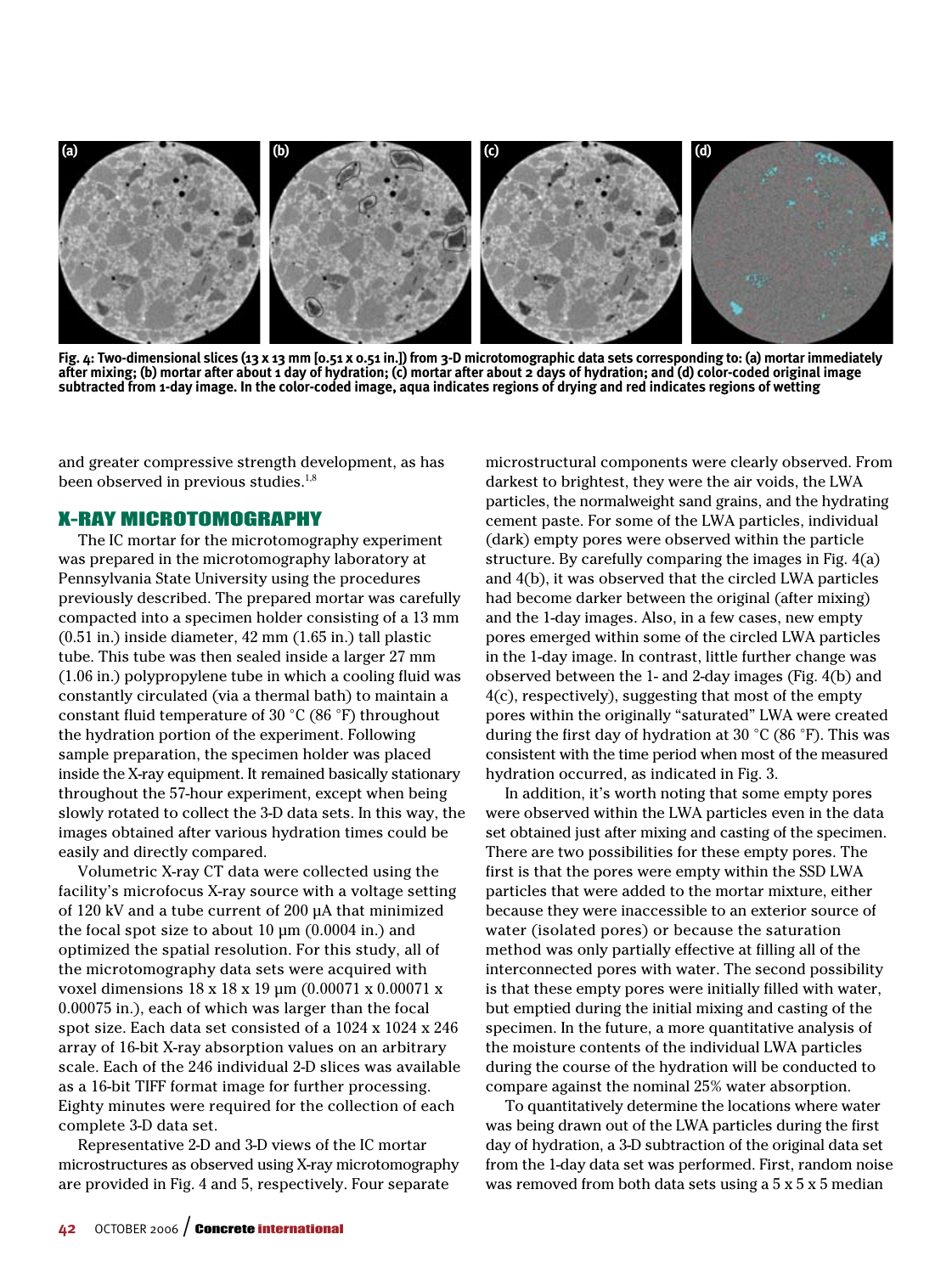filter where each voxel was replaced by the median value for all voxels within a  $5 \times 5 \times 5$  cube centered at the voxel being considered. The results of the 3-D subtraction are illustrated in Fig. 6 and 7. In Fig. 6, the aqua-colored regions correspond to those voxels where the largest negative difference was obtained. The differences are negative because an empty pore has an X-ray absorption signal that is significantly less than that of a water-filled one. In Fig. 7, these same aqua regions are superimposed on a magnified portion of one 2-D slice from the original microtomography data set, allowing direct verification that the aqua regions are generally contained within the boundaries of the LWA particles. Also, in Fig. 6 and 7, the shapes of some of the newly emptied pores (highlighted in aqua) within several of the LWA particles can be readily observed.

While it's relatively straightforward to detect the water leaving the SSD LWA during hydration using the X-ray microtomography technique, it's not possible to isolate where the water goes. At early ages, due to the high permeability of the hydrating cement paste, water is able to move rapidly over a distance of at least several millimeters.6,16 Thus, it would be expected that the hydrating cement paste would remain saturated within a distance of at least 2 mm (0.079 in.) from an internal reservoir. Simulations of this water availability distribution were conducted using programs $17$  similar to those available for free at **http://ciks.cbt.nist.gov/lwagg.html**, and the resulting simulated spatial distribution of water availability is shown in Fig. 8.

From the 3-D simulation that incorporated the IC mortar mixture proportions and LWA particle size distribution provided in Table 1 and 2, 97% of the total cement paste volume was found to be within a 2 mm (0.079 in.) distance of the surface of an LWA particle. This supports the observation that the water coming from the LWA internal reservoirs is basically uniformly redistributed throughout the entire 3-D mortar microstructure, so that no regions of increased brightness (density) were readily isolated in the microtomography data sets.

For example, in Fig. 4(d), the voxels with the largest positive difference between the 1-day hydration and the original microstructure data sets (indicating those regions that had undergone the greatest increase in density by imbibing the most water) are highlighted in red. These quite small red regions were homogeneously distributed throughout the entire specimen. At later ages (28 days and beyond), as the permeability of the cement paste decreases by several orders of magnitude, water movement may become limited to distances of 100 to 200 μm (0.004 to 0.008 in.),<sup>18</sup> and one might expect to observe brighter hydration rims around the LWA particle reservoirs in IC mortars with sufficient volumes of internal curing water.









**Fig. 5: Three-dimensional image (4.6 x 4.6 x 4.7 mm [0.181 x 0.181 x 0.185 in.]) of a portion of the microtomography data set for the IC mortar obtained immediately after mixing and casting**

**Fig. 6: Three-dimensional color-coded image of original data set subtracted from that obtained after 1 day of hydration. Aqua-colored volumes indicate regions where the LWA particles had lost water to the surrounding hydrating cement paste. The 3-D volume is 4.6 x 4.6 x 4.7 mm (0.181 x 0.181 x 0.185 in.)**

**Fig. 7: Two-dimensional image (4.6 x 4.6 mm [0.181 x 0.181 in.]) of a portion of the original mortar microstructure with the locations of the evacuated water (in aqua) superimposed**

**Fig. 8: Two-dimensional slice from three-dimensional simulated water availability distribution for IC mortar. Image size is 10 x 10 mm (0.39 x 0.39 in.); red indicates normalweight sand, yellow indicates LWA, and concentric rings of various shades of blue indicate hydrating cement paste within 0.1, 0.2, 0.3, 0.5, 1.0, and 2.0 mm (0.004, 0.008, 0.012, 0.02, 0.04, and 0.08 in.) of an LWA surface, respectively**

#### Prospectus

The power and potential of applying X-ray microtomography to quantitatively visualize dynamic processes within cement-based materials has been demonstrated for the case of water movement during the internal curing of a high-performance mortar. Clear evidence was observed that many of the initially water-filled pores within the SSD LWA particles empty during the first day of hydration (the critical time window for avoiding early-age cracking).<sup>1,2</sup> These observations were supported by conventional measures of the degree of hydration and compressive strength development of companion mortar specimens. The X-ray microtomography technique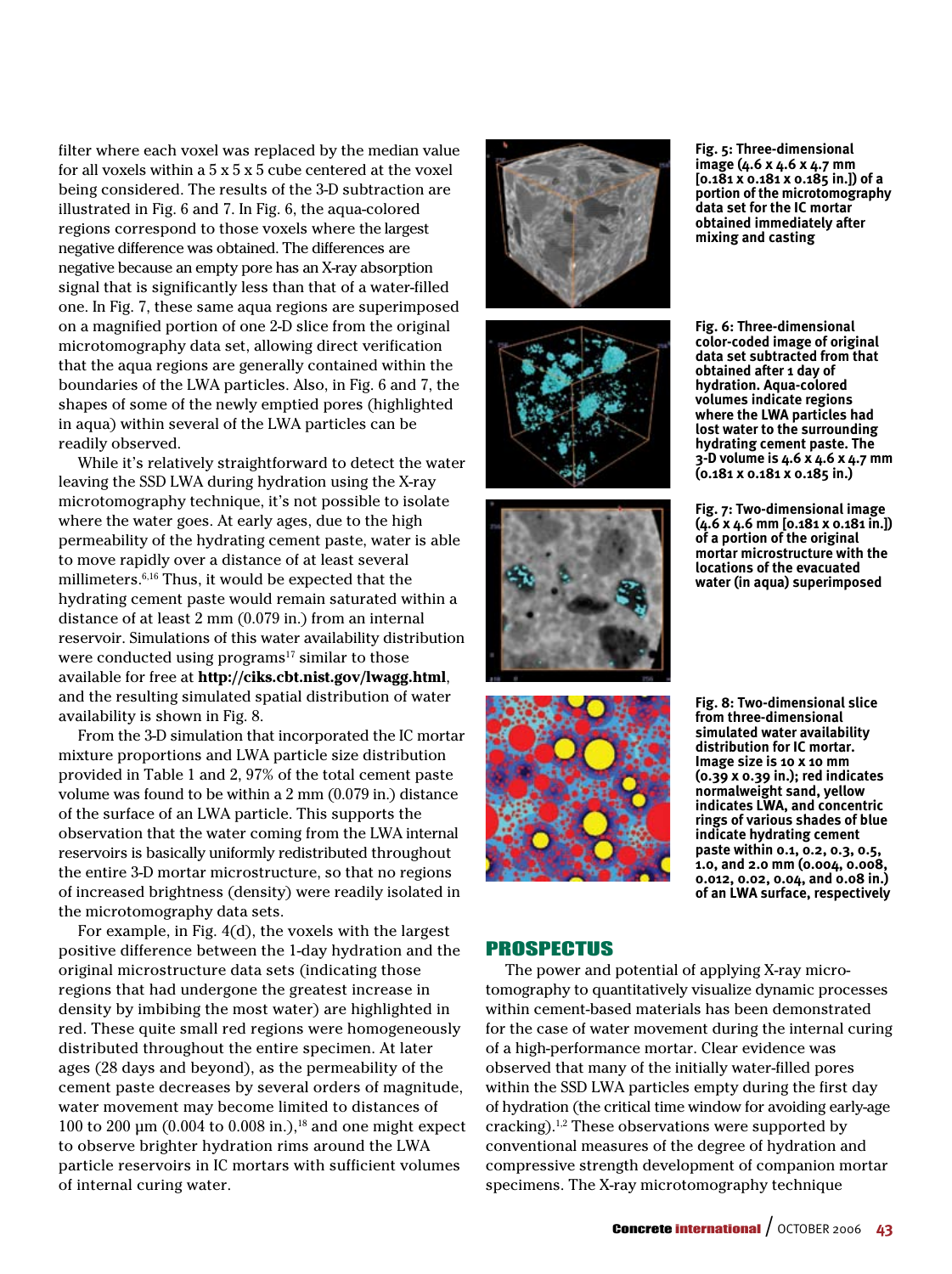## **ONE NAME IN TILT-UP BONDBREAKERS STANDS ABOVE** THE COMPETITION.

Nox-Crete has been a trusted name in concrete construction chemicals since 1956. In the 1970s, we introduced the first generation of Silcoseal cure and bondbreakers and have been setting the industry standard for performance ever since.

The same quality and performance can be found in our fully compatible line of Tilt-Up Partner **Products:** 

> **Silcoseal Tilt-Up Cure & Bondbreakers**

**Duro-Nox Liquid Silicate Floor Hardener** 

**Dynaflex** Semi-Rigid Epoxy & Polyurea **Joint Fillers** 

**Panel Patch Exterior Wall Surfacing** Compound

**Duro-Polish Slip-Resistant Floor Polish** 

**Nox-Carb Exterior Wall** Finish

100% Compatibility **GUARANTEE** 

When you choose the integrated chemical solutions of our Tilt-Up Partner Products, all it takes is one call to be connected to some of the best technical support people in the industry. Call us today to find out more.



should be equally applicable to other internal curing materials, such as superabsorbent polymers or waterabsorptive fibers.

It had been planned to extend the current experiment by freezing the specimen to observe whether water returns from the hydrating cement paste into the pores within the LWA (and the air voids) during the expansive ice formation process. Unfortunately, it was not possible to decrease the temperature of the specimen lower than about  $-8$  °C  $(17.6 \text{ }^{\circ}\text{F})$ , which is in the range where freezing may not have occurred within the mortar microstructure due to supercooling effects. In the future, it would be interesting to repeat the experiment with equipment that can achieve a lower temperature on the order of  $-20$  °C ( $-4$  °F), at which point the water within the percolated capillary pores of the hydrating cement paste should have definitely frozen.

#### Acknowledgments

The authors would like to thank M. Peltz and J. Winpigler of the Building and Fire Research Laboratory at the National Institute of Standards and Technology for their assistance with materials characterization and specimen preparation. They would also like to thank J. Hook of the Lehigh Portland Cement Co. for supplying materials for this study and M. Juenger of the University of Texas at Austin for a careful review of the manuscript.

#### References

1. Cusson, D., and Hoogeveen, T., "Internally Cured High-Performance Concrete Under Restrained Shrinkage and Creep," *CONCREEP 7 Workshop on Creep, Shrinkage and Durability of Concrete and Concrete Structures*, Nantes, France, Sept. 12-14, 2005, pp. 579-584.

2. Cusson, D.; Hoogeveen, T.; and Mitchell, L.D., "Restrained Shrinkage Testing of High-Performance Concrete Modified with Structural Lightweight Aggregate," *7th International Symposium on Utilization of High-Strength/High-Performance Concrete*, **CIRCLE READER CARD #8** Washington, DC, June 2005, 20 pp.